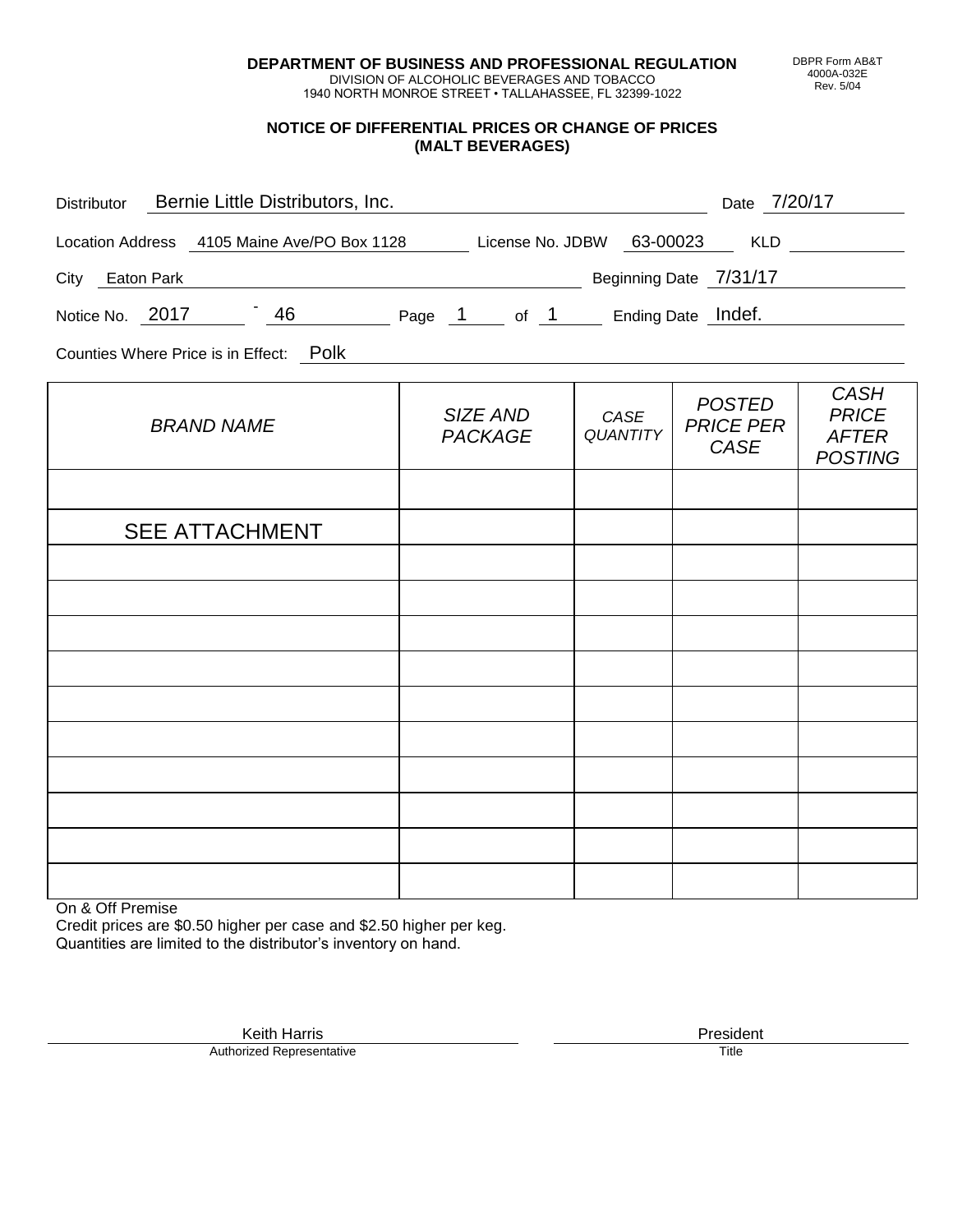## **BERNIE LITTLE DISTRIBUTORS, INC. DRAFT FRONTLINE PRICE LIST Polk County**

**Prices effective July 31, 2017**

|                                          |              |                |                | <b>FRONTLINE</b> |
|------------------------------------------|--------------|----------------|----------------|------------------|
| <b>BRANDS</b>                            | <b>ITEM#</b> | <b>SIZE</b>    | <b>GALLONS</b> | <b>PRICE</b>     |
| <b>10 BARREL JOE IPA</b>                 | 59897        | $1/6$ BBL      | 5.17           | \$<br>83.50      |
| <b>BASS ALE</b>                          | 12099        | $1/2$ BBL      | 15.5           | \$<br>125.00     |
| <b>BECK'S</b>                            | 12199        | $1/2$ BBL      | 15.5           | \$<br>125.00     |
| <b>BECK'S OKTOBERFEST</b>                | 12498        | $1/2$ BBL      | 15.5           | \$<br>125.00     |
| <b>BECK'S OKTOBERFEST</b>                | 55697        | $1/6$ BBL      | 5.17           | \$<br>50.00      |
| <b>BEST DAMN ROOT BEER</b>               | 9398         | 1/4 BBL        | 7.75           | \$<br>89.00      |
| <b>BLUE POINT BLUEBERRY ALE</b>          | 10199        | $1/2$ BBL      | 15.5           | \$<br>165.00     |
| <b>BLUE POINT BLUEBERRY ALE</b>          | 10197        | $1/6$ BBL      | 5.17           | \$<br>75.00      |
| <b>BLUE POINT HOPTICAL ILLUSION</b>      | 15199        | $1/2$ BBL      | 15.5           | \$<br>195.00     |
| <b>BLUE POINT NEW YORK OYSTER STOUT</b>  | 38699        | $1/2$ BBL      | 5.17           | \$<br>195.00     |
| <b>BLUE POINT NEW YORK OYSTER STOUT</b>  | 38697        | $1/6$ BBL      | 5.17           | \$<br>84.00      |
| <b>BLUE POINT OATMEAL STOUT</b>          | 15597        | $1/6$ BBL      | 5.17           | \$<br>75.00      |
| <b>BLUE POINT OKTOBERFEST</b>            | 13697        | $1/6$ BBL      | 5.17           | \$<br>75.00      |
| <b>BLUE POINT PUMPKIN</b>                | 13399        | $1/2$ BBL      | 15.5           | \$<br>165.00     |
| <b>BLUE POINT PUMPKIN</b>                | 13597        | $1/6$ BBL      | 5.17           | \$<br>78.00      |
| <b>BLUE POINT SPRING FLING</b>           | 14799        | $1/2$ BBL      | 15.5           | \$<br>165.00     |
| <b>BLUE POINT SUMMER ALE</b>             | 18099        | $1/2$ BBL      | 15.5           | \$<br>165.00     |
| <b>BLUE POINT SUMMER ALE</b>             | 18097        | $1/6$ BBL      | 5.17           | \$<br>75.00      |
| <b>BLUE POINT TOASTED LAGER</b>          | 15099        | $1/2$ BBL      | 15.5           | \$<br>165.00     |
| <b>BLUE POINT TOASTED LAGER</b>          | 15097        | $1/6$ BBL      | 5.17           | \$<br>75.00      |
| <b>BLUE POINT WHITE IPA</b>              | 14899        | $1/2$ BBL      | 5.17           | \$<br>165.00     |
| <b>BLUE POINT WHITE IPA</b>              | 20597        | $1/6$ BBL      | 5.17           | \$<br>75.00      |
| <b>BLUE POINT WINTER</b>                 | 14399        | $1/2$ BBL      | 15.5           | \$<br>165.00     |
| <b>BLUE POINT WINTER ALE</b>             | 14897        | $1/6$ BBL      | 5.17           | \$<br>75.00      |
| <b>BODDINGTON PUB</b>                    | 12692        | $1/2$ BBL      | 13.2           | \$<br>165.00     |
| <b>BRECKENRIDGE AGAVE WHEAT</b>          | 55099        | $1/2$ BBL      | 15.5           | \$<br>160.00     |
| <b>BRECKENRIDGE AGAVE WHEAT</b>          | 55097        | $1/6$ BBL      |                | \$<br>64.50      |
|                                          |              |                | 5.17           | \$               |
| <b>BRECKENRIDGE AVALANCHE</b>            | 55297        | $1/6$ BBL      | 5.17           | \$<br>64.50      |
| <b>BRECKENRIDGE 471 IPA</b>              | 55497        | $1/6$ BBL      | 5.17           | 100.00           |
| <b>BRECKENRIDGE MANGO MOSAIC</b>         | 55397        | $1/6$ BBL      | 5.17           | \$<br>64.50      |
| <b>BRECKENRIDGE NITRO VANILLA PORTER</b> | 55599        | $1/2$ BBL      | 15.5           | \$<br>175.00     |
| <b>BRECKENRIDGE VANILLA PORTER</b>       | 55199        | $1/2$ BBL      | 15.5           | \$<br>160.00     |
| <b>BRECKENRIDGE VANILLA PORTER</b>       | 55197        | $1/6$ BBL      | 5.17           | \$<br>64.50      |
| <b>BUD BLACK CROWN</b>                   | 2999         | $1/2$ BBL      | 15.5           | \$<br>125.00     |
| <b>BUD BLACK CROWN</b>                   | 2997         | $1/6$ BBL      | 5.17           | \$<br>52.00      |
| <b>BUD LIGHT</b>                         | 5399         | $1/2$ BBL      | 15.5           | \$<br>116.00     |
| <b>BUD LIGHT</b>                         | 5397         | $1/6$ BBL      | 5.17           | \$<br>46.00      |
| <b>BUD LIGHT LIME</b>                    | 5799         | $1/2$ BBL      | 15.5           | \$<br>125.00     |
| <b>BUD SELECT</b>                        | 5299         | $1/2$ BBL      | 15.5           | \$<br>116.00     |
| <b>BUDWEISER</b>                         | 1199         | $1/2$ BBL      | 15.5           | \$<br>116.00     |
| <b>BUDWEISER</b>                         | 1197         | 1/6 BBL        | 5.17           | 46.00            |
| <b>BUSCH</b>                             | 6199         | $1/2$ BBL      | 15.5           | \$<br>110.00     |
| <b>ELYSIAN SPACE DUST</b>                | 58899        | $1/2$ BBL      | 15.5           | \$<br>189.00     |
| <b>ELYSIAN SPACE DUST</b>                | 58897        | <b>1/6 BBL</b> | 5.17           | \$<br>85.50      |
| <b>GOLDEN ROAD WOLF PUP</b>              | 60697        | $1/6$ BBL      | 5.17           | \$<br>87.50      |
| <b>GOOSE 10 HILLS</b>                    | 31897        | <b>1/6 BBL</b> | 5.17           | \$<br>75.00      |
| <b>GOOSE 312</b>                         | 30099        | $1/2$ BBL      | 15.5           | \$<br>170.00     |
| <b>GOOSE 312</b>                         | 30097        | $1/6$ BBL      | 5.17           | \$<br>75.00      |
| <b>GOOSE 312 PALE ALE</b>                | 31799        | $1/2$ BBL      | 15.5           | \$<br>170.00     |
| <b>GOOSE 312 PALE ALE</b>                | 31797        | $1/6$ BBL      | 5.17           | \$<br>75.00      |
| <b>GOOSE AUTUMN ALE</b>                  | 32299        | $1/2$ BBL      | 15.5           | \$<br>170.00     |
| <b>GOOSE AUTUMN ALE</b>                  | 32297        | $1/6$ BBL      | 5.17           | \$<br>75.00      |
| <b>GOOSE FESTIVITY</b>                   | 32499        | $1/2$ BBL      | 15.5           | \$<br>170.00     |
| <b>GOOSE FESTIVITY</b>                   | 32497        | $1/6$ BBL      | 5.17           | \$<br>75.00      |
| <b>GOOSE FOUR STAR PILSNER</b>           | 36399        | $1/2$ BBL      | 15.5           | \$<br>170.00     |
| <b>GOOSE FOUR STAR PILSNER</b>           | 36397        | 1/6 BBL        | 5.17           | \$<br>75.00      |
| <b>GOOSE GREEN LINE</b>                  | 36499        | $1/2$ BBL      | 15.5           | \$<br>170.00     |
| <b>GOOSE GREEN LINE</b>                  | 36497        | $1/6$ BBL      | 5.17           | \$<br>75.00      |
| <b>GOOSE HONKER'S</b>                    | 30199        | $1/2$ BBL      | 15.5           | \$<br>170.00     |
| <b>GOOSE HONKER'S</b>                    | 30197        | $1/6$ BBL      | 5.17           | \$<br>75.00      |
|                                          |              |                |                |                  |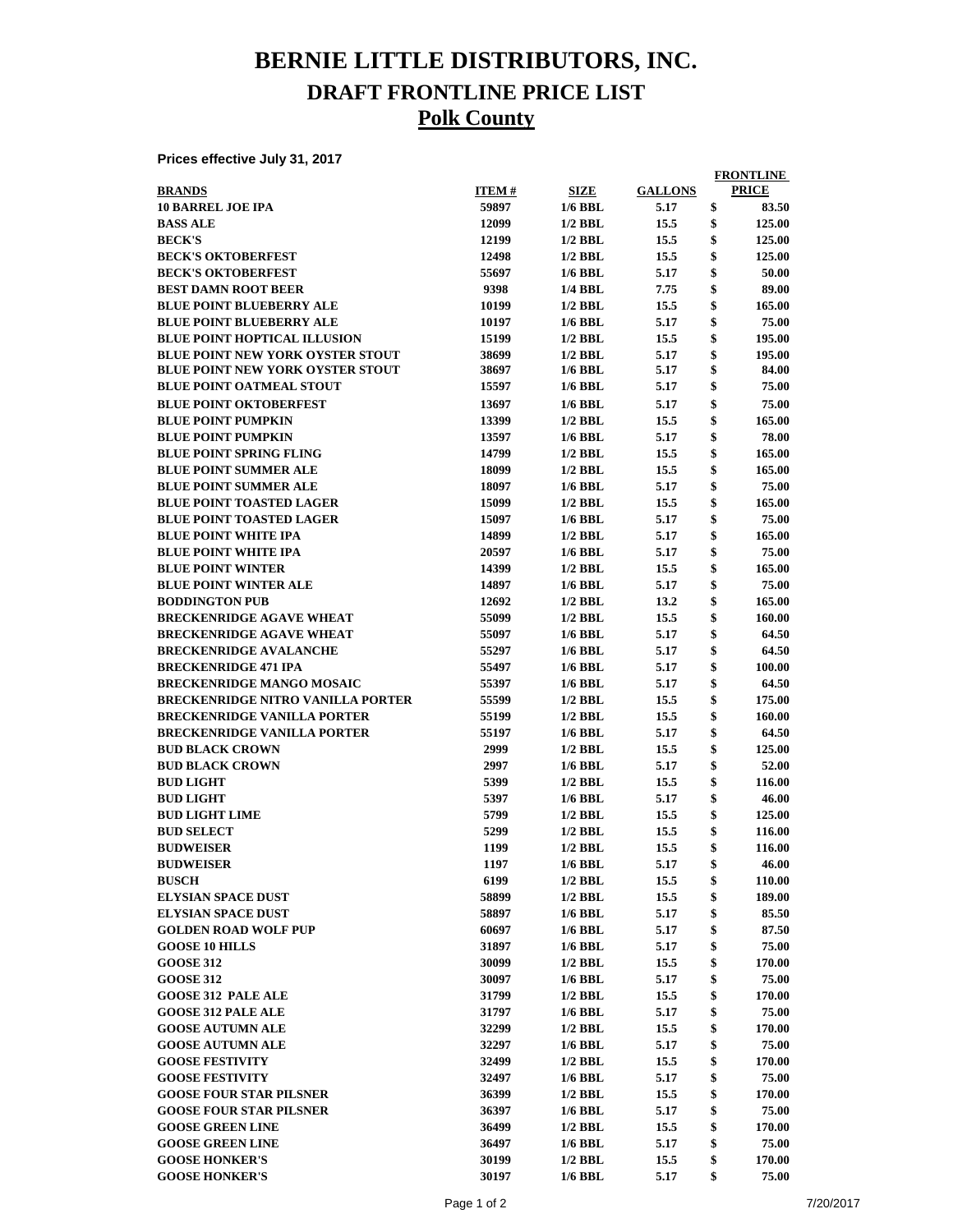|                               |              |                |                |    | <b>FRONTLINE</b> |  |  |  |
|-------------------------------|--------------|----------------|----------------|----|------------------|--|--|--|
| <b>BRANDS</b>                 | <b>ITEM#</b> | <b>SIZE</b>    | <b>GALLONS</b> |    | <b>PRICE</b>     |  |  |  |
| <b>GOOSE IPA</b>              | 30299        | $1/2$ BBL      | 15.5           | \$ | 170.00           |  |  |  |
| <b>GOOSE IPA</b>              | 30297        | <b>1/6 BBL</b> | 5.17           | \$ | 75.00            |  |  |  |
| <b>GOOSE MATILDA</b>          | 30697        | <b>1/6 BBL</b> | 5.17           | \$ | <b>120.00</b>    |  |  |  |
| <b>GOOSE OKTOBERFEST</b>      | 32199        | $1/2$ BBL      | 15.5           | \$ | 170.00           |  |  |  |
| <b>GOOSE OKTOBERFEST</b>      | 32197        | $1/6$ BBL      | 5.17           | \$ | 75.00            |  |  |  |
| <b>GOOSE SOFIE</b>            | 30997        | $1/6$ BBL      | 5.17           | \$ | 122.00           |  |  |  |
| <b>GOOSE SUMMER ALE</b>       | 31997        | $1/6$ BBL      | 5.17           | \$ | 75.00            |  |  |  |
| <b>GOOSE SUMMERTIME</b>       | 30499        | $1/2$ BBL      | 15.5           | \$ | 170.00           |  |  |  |
| <b>GOOSE SUMMERTIME</b>       | 30497        | $1/6$ BBL      | 5.17           | \$ | 75.00            |  |  |  |
| <b>HOEGAARDEN</b>             | 13092        | $1/2$ BBL      | 13.2           | \$ | 165.00           |  |  |  |
| <b>HOEGAARDEN</b>             | 13097        | $1/6$ BBL      | 5.29           | \$ | 84.00            |  |  |  |
| <b>KONA BIG WAVE</b>          | 4899         | $1/2$ BBL      | 15.5           |    | 160.00           |  |  |  |
| <b>KONA BIG WAVE</b>          | 4897         | $1/6$ BBL      | 5.17           |    | 73.00            |  |  |  |
| <b>KONA CASTAWAY</b>          | 3299         | $1/2$ BBL      | \$<br>15.5     |    | 160.00           |  |  |  |
| <b>KONA CASTAWAY</b>          | 3297         | $1/6$ BBL      | 5.17           | \$ | 73.00            |  |  |  |
| <b>KONA FIREROCK</b>          | 4499         | $1/2$ BBL      | 15.5           | \$ | 160.00           |  |  |  |
| <b>KONA FIREROCK</b>          | 4497         | $1/6$ BBL      | 5.17           | \$ | 73.00            |  |  |  |
| <b>KONA KOKO BROWN</b>        | 4097         | $1/6$ BBL      | 5.17           | \$ | 73.00            |  |  |  |
| <b>KONA LONGBOARD</b>         | 4499         | $1/2$ BBL      | 15.5           | \$ | 160.00           |  |  |  |
| <b>KONA LONGBOARD</b>         | 4497         | 1/6 BBL        | 5.17           | \$ | 73.00            |  |  |  |
| <b>KONA LAVAMAN RED</b>       | 23179        | $1/6$ BBL      | 5.17           | \$ | 73.00            |  |  |  |
| <b>KONA LEMONGRASS</b>        | 38897        | $1/6$ BBL      | 5.17           | \$ | 73.00            |  |  |  |
| <b>KONA HANALEI</b>           | 5597         | <b>1/6 BBL</b> | 5.17           | \$ | 76.00            |  |  |  |
| <b>LAND SHARK LAGER</b>       | 9199         | $1/2$ BBL      | 15.5           | \$ | 125.00           |  |  |  |
| <b>LAND SHARK LAGER</b>       | 9197         | $1/6$ BBL      | 5.17           | \$ | 52.00            |  |  |  |
| <b>MICHELOB AMBER BOCK</b>    | 7699         | $1/2$ BBL      | 15.5           | \$ | 125.00           |  |  |  |
| <b>MICHELOB AMBER BOCK</b>    | 7697         | <b>1/6 BBL</b> | 5.17           | \$ | 52.00            |  |  |  |
| <b>MICHELOB LIGHT</b>         | 4399         | $1/2$ BBL      | 15.5           | \$ | 125.00           |  |  |  |
| <b>MICHELOB ULTRA</b>         | 7799         | $1/2$ BBL      | 15.5           | \$ | 125.00           |  |  |  |
| <b>MICHELOB ULTRA</b>         | 7797         | $1/6$ BBL      | 5.17           | \$ | 52.00            |  |  |  |
| <b>NATURAL LIGHT</b>          | 1599         | $1/2$ BBL      | 15.5           | \$ | 108.00           |  |  |  |
| <b>REDHOOK AUDIBLE</b>        | 2499         | $1/2$ BBL      | 15.5           | \$ | 146.00           |  |  |  |
| <b>REDHOOK GAME CHANGER</b>   | 10399        | $1/2$ BBL      | 15.5           | \$ | 146.00           |  |  |  |
| REDHOOK LONG HAMMER IPA       | 2399         | $1/2$ BBL      | 15.5           | \$ | 146.00           |  |  |  |
| <b>REDHOOK PUMPKIN PORTER</b> | 2599         | $1/2$ BBL      | 15.5           | \$ | 146.00           |  |  |  |
| <b>ROLLING ROCK</b>           | 12899        | $1/2$ BBL      | 15.5           | \$ | 108.00           |  |  |  |
| <b>SHOCK TOP</b>              | 2099         | $1/2$ BBL      | 15.5           | \$ | 132.00           |  |  |  |
| <b>SHOCK TOP</b>              | 2096         | $1/6$ BBL      | 5.17           | \$ | 55.00            |  |  |  |
| <b>SHOCK TOP LEMON</b>        | 9899         | $1/2$ BBL      | 15.5           | \$ | 132.00           |  |  |  |
| <b>SHOCK TOP LEMON</b>        | 9897         | $1/6$ BBL      | 5.17           | \$ | 55.00            |  |  |  |
| <b>STELLA ARTOIS</b>          | 12992        | $1/2$ BBL      | 13.2           |    | 165.00           |  |  |  |
| <b>STELLA ARTOIS</b>          | 12997        | $1/6$ BBL      | 5.17           | \$ | 77.00            |  |  |  |
| <b>STELLA CIDRE</b>           | 14096        | <b>1/6 BBL</b> | 5.17           | \$ | 78.00            |  |  |  |
| WIDMER ALCHEMY PALE ALE       | 19799        | $1/2$ BBL      | 15.5           | \$ | 150.00           |  |  |  |
| WIDMER ALCHEMY PALE ALE       | 19797        | <b>1/6 BBL</b> | 5.17           | \$ | 67.00            |  |  |  |
| <b>WIDMER BRRR</b>            | 3597         | 1/6 BBL        | 5.17           | \$ | 67.00            |  |  |  |
| WIDMER CITRA BLONDE           | 19899        | $1/2$ BBL      | 15.5           | \$ | 150.00           |  |  |  |
| WIDMER DRIFTER PALE ALE       | 3199         | $1/2$ BBL      | 15.5           | \$ | 150.00           |  |  |  |
| <b>WIDMER HEFEWEIZEN</b>      | 8899         | $1/2$ BBL      | 15.5           | \$ | 150.00           |  |  |  |
| WIDMER ROTATOR IPA            | 19999        | $1/2$ BBL      | 15.5           | \$ | 150.00           |  |  |  |
| WIDMER UPHEAVAL IPA           | 19297        | $1/6$ BBL      | 5.17           | \$ | 67.00            |  |  |  |
| <b>NOTES:</b>                 |              |                |                |    |                  |  |  |  |

**All draft sales require a \$30.00 deposit per barrel not included in these prices. Quantities are limited to the distributor's inventory on hand.**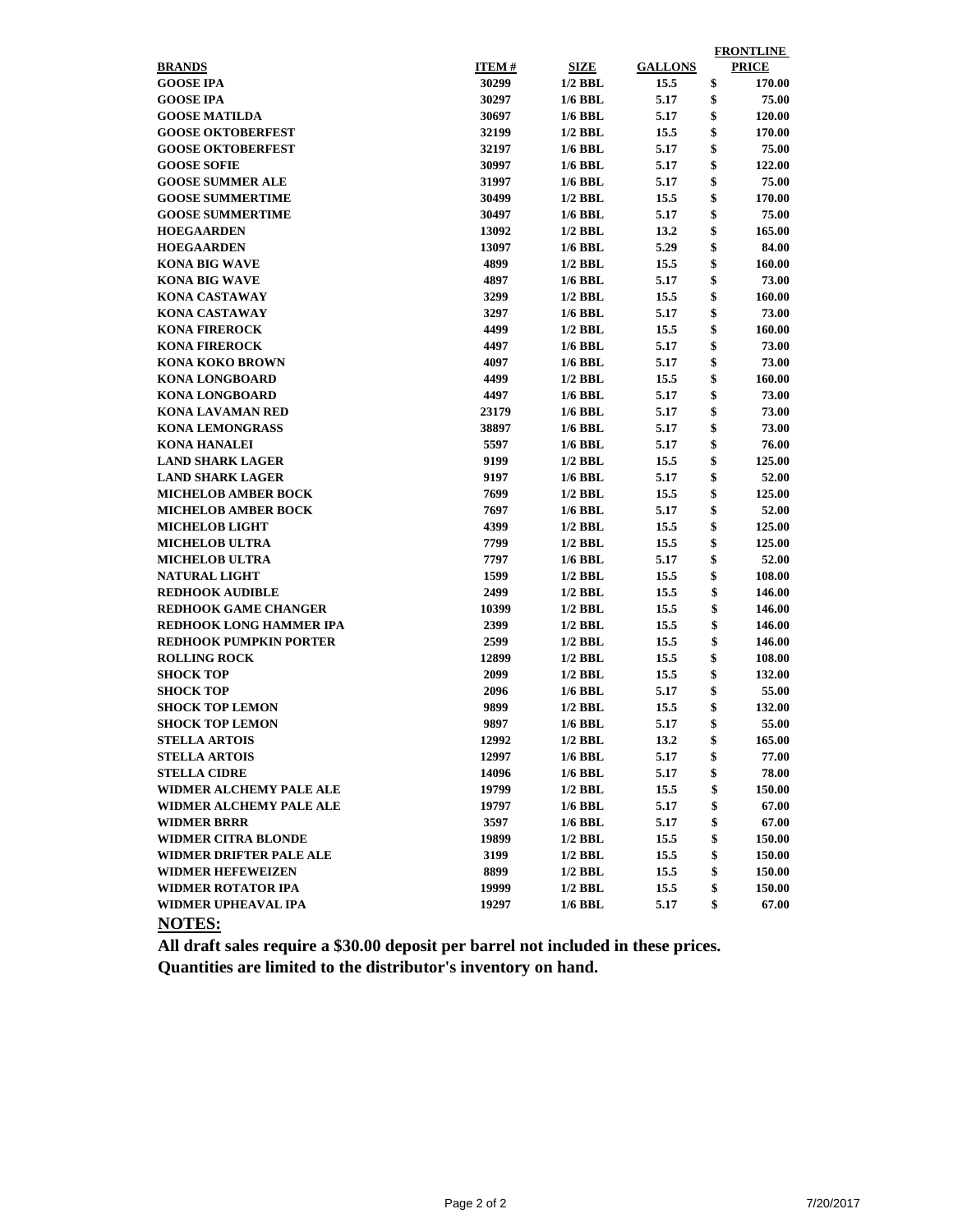# **BERNIE LITTLE DISTRIBUTORS, INC. DRAFT QUANTITY DISCOUNT PRICE LIST Polk County**

#### **Prices effective July 31, 2017**

| , ,,,,,,,,,,,,,,,,,,,,,                  |              |             |                | <b>Current</b>         |               |                  |                     |              |
|------------------------------------------|--------------|-------------|----------------|------------------------|---------------|------------------|---------------------|--------------|
| <b>BRANDS</b>                            | <b>ITEM#</b> | <b>SIZE</b> | <b>GALLONS</b> | <b>Frontline</b>       |               | $1 - 4$          | $5 - 9$             | $10+$        |
| <b>BASS ALE</b>                          | 12099        | $1/2$ BBL   | 15.5           | \$<br>125.00           | $\mathbf{\$}$ | 125.00           | \$<br>120.00        | \$<br>115.00 |
| <b>BECK'S</b>                            | 12199        | $1/2$ BBL   | 15.5           | \$<br>125.00           | \$            | 125.00           | \$<br>120.00        | \$<br>115.00 |
| <b>BECK'S OKTOBERFEST</b>                | 12498        | $1/2$ BBL   | 15.5           | \$<br>125.00           | \$            | 125.00           | \$<br>120.00        | \$<br>115.00 |
| <b>BLUE POINT BLUEBERRY ALE</b>          | 10199        | $1/2$ BBL   | 15.5           | \$<br>165.00           | \$            | 165.00           | \$<br>134.00        | \$<br>100.00 |
| <b>BLUE POINT HOPTICAL ILLUSION</b>      | 15199        | $1/2$ BBL   | 15.5           | \$<br>195.00           | \$            | 195.00           | \$<br>195.00        | \$<br>195.00 |
| <b>BLUE POINT NEW YORK OYSTER STOUT</b>  | 38699        | $1/2$ BBL   | 15.5           | \$<br>195.00           | \$            | 195.00           | \$<br>195.00        | \$<br>195.00 |
| <b>BLUE POINT PUMPKIN</b>                | 13399        | $1/2$ BBL   | 15.5           | \$<br>165.00           | \$            | 165.00           | \$<br>134.00        | \$<br>100.00 |
| <b>BLUE POINT SPRING FLING</b>           | 14799        | $1/2$ BBL   | 15.5           | \$<br>165.00           | \$            | 165.00           | \$<br>134.00        | \$<br>100.00 |
| <b>BLUE POINT SUMMER ALE</b>             | 18099        | $1/2$ BBL   | 15.5           | \$<br>165.00           | \$            | 165.00           | \$<br>134.00        | \$<br>100.00 |
| <b>BLUE POINT TOASTED LAGER</b>          | 15099        | $1/2$ BBL   | 15.5           | \$<br>165.00           | \$            | 165.00           | \$<br>134.00        | \$<br>100.00 |
| <b>BLUE POINT WHITE IPA</b>              | 14899        | $1/2$ BBL   | 15.5           | \$<br>165.00           | \$            | 165.00           | \$<br>134.00        | \$<br>100.00 |
| <b>BLUE POINT WINTER</b>                 | 14399        | $1/2$ BBL   | 15.5           | \$<br>165.00           | \$            | 165.00           | \$<br>134.00        | \$<br>100.00 |
| <b>BODDINGTON PUB</b>                    | 12692        | $1/2$ BBL   | 13.2           | \$<br>165.00           | \$            | 165.00           | \$<br>160.00        | \$<br>155.00 |
| <b>BRECKENRIDGE 471 DOUBLE IPA</b>       | 55499        | $1/2$ BBL   | 15.5           | \$<br>230.00           | \$            | 230.00           | \$<br>230.00        | \$<br>230.00 |
| <b>BRECKENRIDGE AGAVE WHEAT</b>          | 55099        | $1/2$ BBL   | 15.5           | \$<br>160.00           | \$            | 160.00           | \$<br>160.00        | \$<br>160.00 |
| <b>BRECKENRIDGE AVALANCHE</b>            | 55299        | $1/2$ BBL   | 15.5           | \$<br>155.00           | \$            | 155.00           | \$<br>125.00        | \$<br>120.00 |
|                                          |              |             |                |                        |               |                  |                     |              |
| <b>BRECKENRIDGE NITRO VANILLA PORTER</b> | 55599        | $1/2$ BBL   | 15.5           | \$<br>175.00           | \$            | 175.00           | \$<br>175.00        | \$<br>175.00 |
| <b>BRECKENRIDGE PUMPKIN SPICE</b>        | 60999        | $1/2$ BBL   | 15.5           | \$<br>160.00           | \$            | 160.00           | \$<br>160.00        | \$<br>160.00 |
| <b>BRECKENRIDGE VANILLA PORTER</b>       | 55199        | $1/2$ BBL   | 15.5           | \$<br>160.00           | \$            | 160.00           | \$<br>160.00        | \$<br>160.00 |
| <b>BUD BLACK CROWN</b>                   | 2999         | $1/2$ BBL   | 15.5           | \$<br>125.00           | \$            | 125.00           | \$<br>120.00        | \$<br>115.00 |
| <b>BUD LIGHT</b>                         | 5399         | $1/2$ BBL   | 15.5           | \$<br>116.00           | \$            | 116.00           | \$<br>111.00        | \$<br>106.00 |
| <b>BUD LIGHT LIME</b>                    | 5799         | $1/2$ BBL   | 15.5           | \$<br>125.00           | \$            | 125.00           | \$<br>120.00        | \$<br>115.00 |
| <b>BUD SELECT</b>                        | 5299         | $1/2$ BBL   | 15.5           | \$<br>116.00           | \$            | 116.00           | \$<br>113.00        | \$<br>101.00 |
| <b>BUDWEISER</b>                         | 1199         | $1/2$ BBL   | 15.5           | \$<br>116.00           | \$            | 100.00           | \$<br>100.00        | \$<br>100.00 |
| <b>BUSCH</b>                             | 6199         | $1/2$ BBL   | 15.5           | \$<br>110.00           | \$            | 110.00           | \$<br>105.00        | \$<br>100.00 |
| <b>ELYSIAN SPACE DUST</b>                | 58899        | $1/2$ BBL   | 15.5           | \$<br>189.00           | \$            | 189.00           | \$<br>189.00        | \$<br>189.00 |
| <b>GOOSE 312</b>                         | 30099        | $1/2$ BBL   | 15.5           | \$<br>170.00           | \$            | 170.00           | \$<br>138.00        | \$<br>106.00 |
| <b>GOOSE 312 PALE ALE</b>                | 31799        | $1/2$ BBL   | 15.5           | \$<br>170.00           | \$            | 170.00           | \$<br>138.00        | \$<br>106.00 |
| <b>GOOSE AUTUMN ALE</b>                  | 32299        | $1/2$ BBL   | 15.5           | \$<br>170.00           | \$            | 170.00           | \$<br>138.00        | \$<br>106.00 |
| <b>GOOSE FESTIVITY</b>                   | 32499        | $1/2$ BBL   | 15.5           | \$<br>170.00           | \$            | 170.00           | \$<br>138.00        | \$<br>106.00 |
| <b>GOOSE FOUR STAR PILSNER</b>           | 36399        | $1/2$ BBL   | 15.5           | \$<br>170.00           | \$            | 170.00           | \$<br>138.00        | \$<br>106.00 |
| <b>GOOSE GREEN LINE</b>                  | 36499        | $1/2$ BBL   | 15.5           | \$<br>170.00           | \$            | 170.00           | \$<br>138.00        | \$<br>106.00 |
| <b>GOOSE HONKER'S</b>                    | 30199        | $1/2$ BBL   | 15.5           | \$<br>170.00           | \$            | 170.00           | \$<br>138.00        | \$<br>106.00 |
| <b>GOOSE IPA</b>                         | 30299        | $1/2$ BBL   | 15.5           | \$<br>170.00           | \$            | 170.00           | \$<br>138.00        | \$<br>106.00 |
| <b>GOOSE OKTOBERFEST</b>                 | 32199        | $1/2$ BBL   | 15.5           | \$<br>170.00           | \$            | 170.00           | \$<br>138.00        | \$<br>106.00 |
| <b>GOOSE PRESEASON</b>                   | 57199        | $1/2$ BBL   | 15.5           | \$<br>170.00           | \$            | 170.00           | \$<br>138.00        | \$<br>106.00 |
| <b>GOOSE SUMMERTIME</b>                  | 30499        | $1/2$ BBL   | 15.5           | \$<br>170.00           | \$            | 170.00           | \$<br>138.00        | \$<br>106.00 |
| <b>GOOSE WINTER</b>                      | 32999        | $1/2$ BBL   | 15.5           | \$<br>170.00           | \$            | 170.00           | \$<br>138.00        | \$<br>106.00 |
| <b>HOEGAARDEN</b>                        | 13092        | $1/2$ BBL   | 13.2           | \$<br>$165.00\quad$ \$ |               | $165.00\quad$ \$ | 160.00              | \$<br>155.00 |
| <b>LAND SHARK LAGER</b>                  | 9199         | $1/2$ BBL   | 15.5           | \$<br>125.00           | \$            | 125.00           | \$<br>105.00        | \$<br>84.00  |
| <b>MICHELOB AMBER BOCK</b>               | 7699         | $1/2$ BBL   | 15.5           | \$<br>125.00           | \$            | 125.00           | \$<br>102.00        | \$<br>79.00  |
| <b>MICHELOB LIGHT</b>                    | 4399         | $1/2$ BBL   | 15.5           | \$<br>125.00           | \$            | 125.00           | \$<br>120.00        | \$<br>115.00 |
| <b>MICHELOB ULTRA</b>                    | 7799         | $1/2$ BBL   | 15.5           | \$<br>125.00           | -\$           | 125.00           | \$<br>120.00        | \$<br>115.00 |
| <b>NATURAL LIGHT</b>                     | 1599         | $1/2$ BBL   | 15.5           | \$<br>108.00           | \$            | 108.00           | \$<br>108.00        | \$<br>108.00 |
|                                          |              |             |                |                        |               |                  |                     |              |
| <b>ROLLING ROCK</b>                      | 12899        | $1/2$ BBL   | 15.5           | \$<br>108.00           | \$            | 108.00           | \$<br>107.00        | \$<br>103.00 |
| <b>SHOCK TOP</b>                         | 2099         | $1/2$ BBL   | 15.5           | \$<br>132.00           | \$            | 132.00           | \$<br>108.00        | \$<br>84.00  |
| <b>SHOCK TOP LEMON</b>                   | 9899         | $1/2$ BBL   | 15.5           | \$<br>132.00           | \$            | 132.00           | \$<br>108.00        | \$<br>84.00  |
| <b>STELLA ARTOIS</b>                     | 12992        | $1/2$ BBL   | 13.2           | \$<br>165.00           | \$            | 165.00           | \$<br><b>160.00</b> | \$<br>155.00 |
| <b>BEST DAMN ROOT BEER</b>               | 9398         | 1/4 BBL     | 7.75           | \$<br>89.00            | \$            | 89.00            | \$<br>89.00         | \$<br>89.00  |
| <b>10 BARREL JOE IPA</b>                 | 59897        | $1/6$ BBL   | 5.17           | \$<br>83.50            | \$            | 83.50            | \$<br>83.50         | \$<br>83.50  |
| <b>BECK'S OKTOBERFEST</b>                | 55697        | $1/6$ BBL   | 5.17           | \$<br>50.00            | \$            | 50.00            | \$<br>50.00         | \$<br>50.00  |
| <b>BLUE POINT BLUEBERRY ALE</b>          | 10197        | $1/6$ BBL   | 5.17           | \$<br>75.00            | \$            | 61.00            | \$<br>61.00         | \$<br>61.00  |
| <b>BLUE POINT HONEY ROBBER</b>           | 58397        | $1/6$ BBL   | 5.17           | \$<br>75.00            | \$            | 61.00            | \$<br>61.00         | \$<br>61.00  |
| <b>BLUE POINT HOPTICAL ILLUSION</b>      | 15197        | $1/6$ BBL   | 5.17           | \$<br>84.00            | \$            | 82.00            | \$<br>82.00         | \$<br>82.00  |
| <b>BLUE POINT NEW YORK OYSTER STOUT</b>  | 38697        | $1/6$ BBL   | 5.17           | \$<br>84.00            | \$            | 75.00            | \$<br>75.00         | \$<br>75.00  |
| <b>BLUE POINT OATMEAL STOUT</b>          | 15597        | $1/6$ BBL   | 5.17           | \$<br>75.00            | \$            | 61.00            | \$<br>61.00         | \$<br>61.00  |